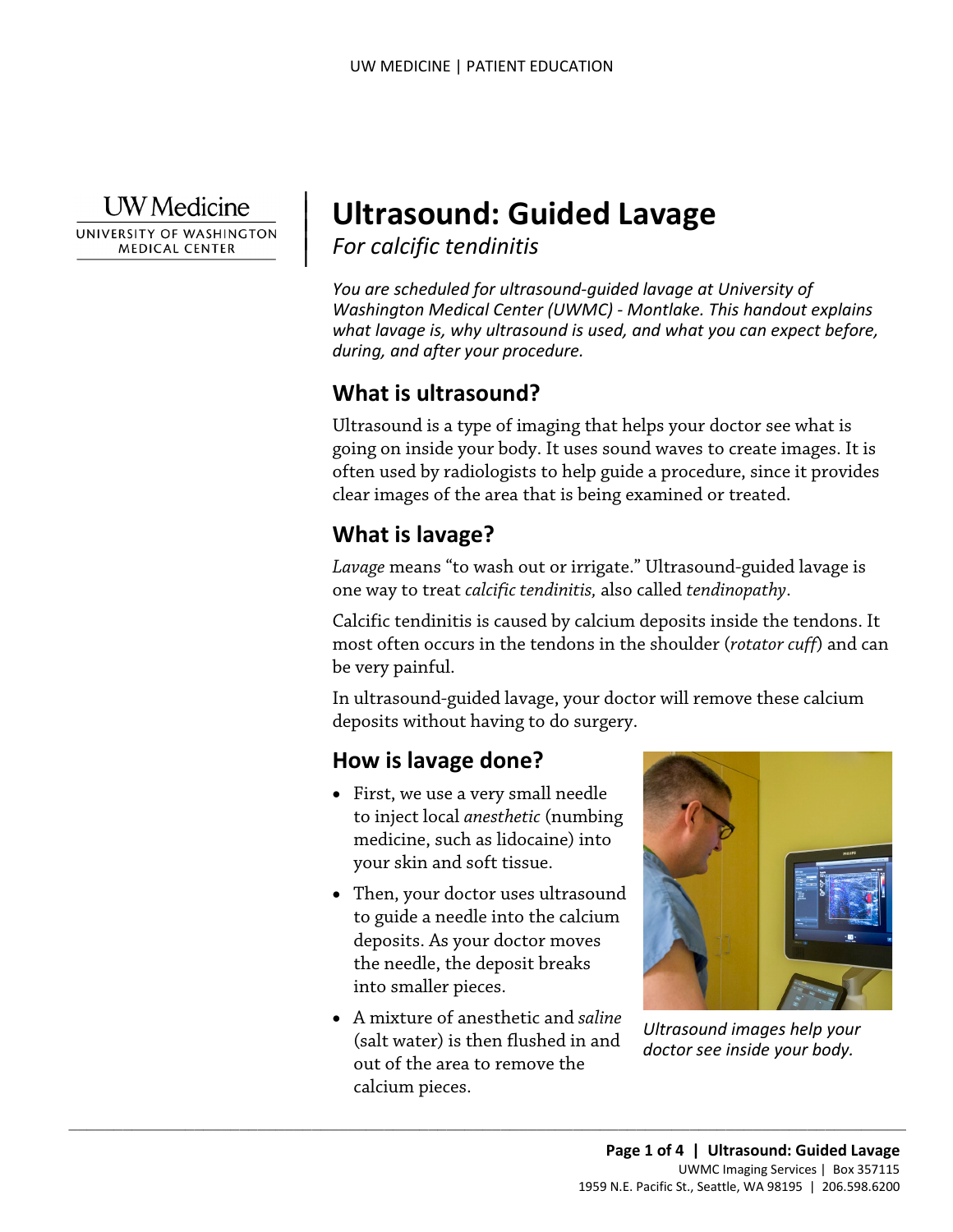shoulder muscles and tendons. • At the end of the procedure, a small amount of *steroid* medicine is injected into the *bursa.* This is the fluid-filled sac that covers the

#### **What are the benefits of this procedure?**

The main benefits of lavage are:

- and you will recover more quickly than if you had surgery. • It is less invasive than surgery. This means it is easier on your body
- It uses a small needle, the same size that is used for a blood draw.
- You will not need *general anesthesia* ("sleeping medicine").
- Even if your calcium deposits are too hard to remove during lavage, once the needle breaks up the deposits, your immune system will start to break it into even smaller pieces. This causes inflammation in the area, which helps dissolve the calcium.

# **What are the risks?**

 calcium deposits are. Calcium deposits in tendons can be as soft as toothpaste or as hard as a rock. Before we do lavage, we may not be able to tell how hard your

- after your lavage, you may need surgery. • If the calcium deposit is too hard, we may not be able to break it apart during lavage. If this happens, or if the calcification returns
- guide the needle reduces the risk of bleeding during the procedure.<br>To lessen the risk of bleeding even more, we ask that you stop • There is a very low risk of bleeding with lavage. Using ultrasound to taking any blood-thinning medicines before your lavage.
- risk, we use sterile (germ-free) instruments and methods. • There is a very low risk of infection with lavage. To decrease this
- After your lavage, your tendon will be weaker for a while. This means it can get injured more easily. Follow the precautions under "After Your Procedure" on page 3.

## **How do I prepare for lavage?**

 $\_$  ,  $\_$  ,  $\_$  ,  $\_$  ,  $\_$  ,  $\_$  ,  $\_$  ,  $\_$  ,  $\_$  ,  $\_$  ,  $\_$  ,  $\_$  ,  $\_$  ,  $\_$  ,  $\_$  ,  $\_$  ,  $\_$  ,  $\_$  ,  $\_$  ,  $\_$  ,  $\_$  ,  $\_$  ,  $\_$  ,  $\_$  ,  $\_$  ,  $\_$  ,  $\_$  ,  $\_$  ,  $\_$  ,  $\_$  ,  $\_$  ,  $\_$  ,  $\_$  ,  $\_$  ,  $\_$  ,  $\_$  ,  $\_$  ,

#### **For 5 days before the procedure:**

 stopping them. • Stop taking any medicines that thin your blood. Some of these are Coumadin (warfarin), Plavix, Clopidorel, Ticlid, and Aggrenox. Please talk with the provider who prescribed these medicines before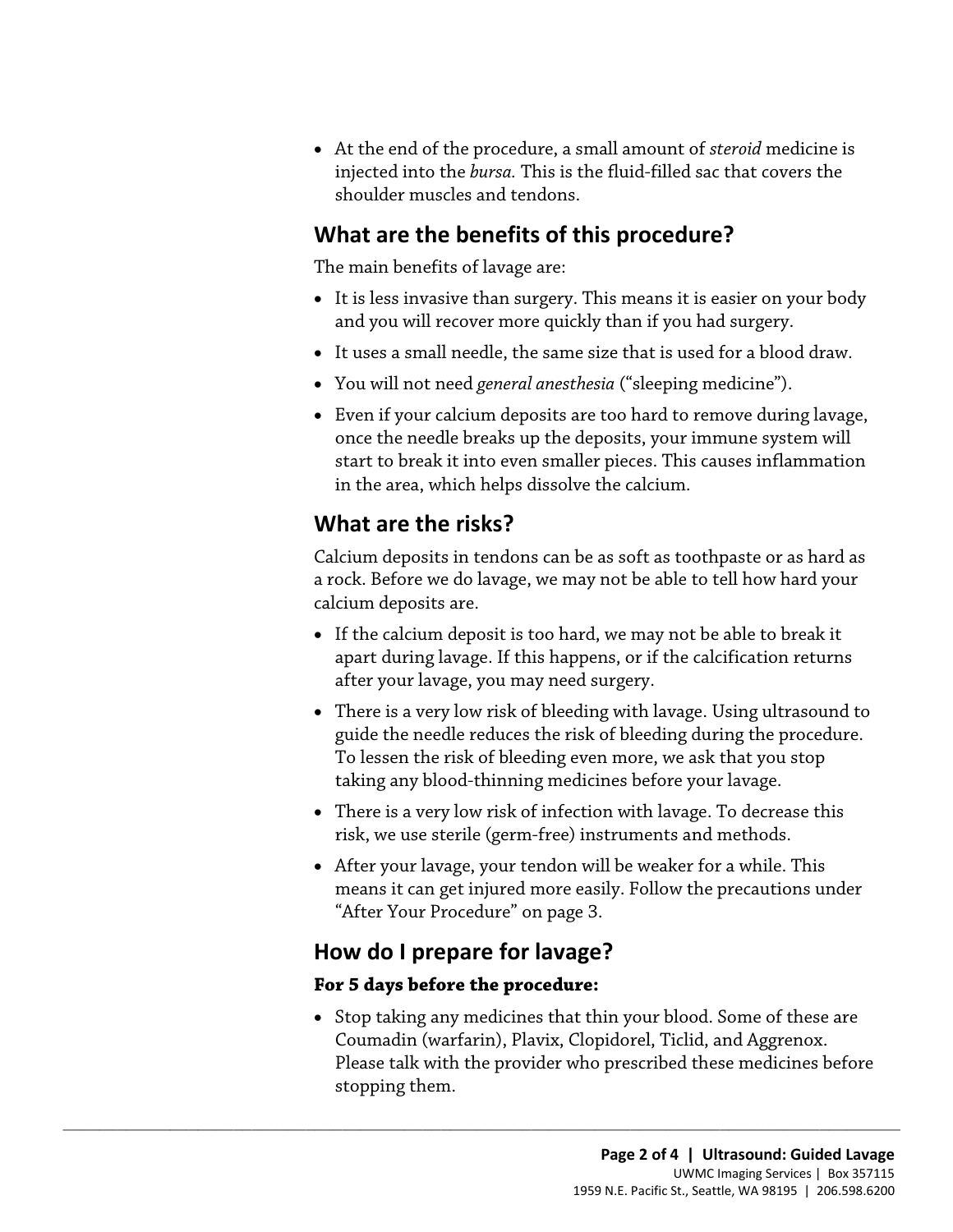- aspirin and *non-steroidal anti-inflammatory drugs* (NSAIDs) such as pain if your doctor says it is OK. • Stop taking all anti-inflammatory pain medicines. This includes ibuprofen (Advil, Motrin, and others) and naproxen (Aleve, Naprosyn, and others). You may use acetaminophen (Tylenol) for
- You may eat and drink as usual before the procedure.
- You must sign a consent form before we begin your lavage.

#### **What We Need to Know**

- Tell us if you have an allergy to any medicines or local anesthetics such as lidocaine or novocaine.
- Tell us if you had any recent steroid injections into your shoulder.
- Call us at least 24 hours before your procedure if you need to reschedule.

# **Self-care After Your Procedure**

- The local anesthetic used during lavage will wear off 3 to 4 hours after your procedure. When this happens, you may take acetaminophen (Tylenol) for pain relief, if needed.
- **Do not take ibuprofen (Advil, Motrin, and others), naproxen (Aleve, Naprosyn, and others), or other anti-inflammatory medicines.** These medicines will affect your body's immune response, which means it will not start to break up any remaining calcium deposits.
- Elevate your arm on the side that was treated.
- To reduce swelling, place a cold pack on your shoulder. To do this:
	- Do **not** put ice directly on your skin. Wrap an ice pack in a cloth or towel.
	- Do this on and off for the rest of the day. – Keep the pack on your shoulder for **only 15 minutes at a time**.
- **For at least 2 weeks,** to lessen your risk of injuring your tendon:
	- Avoid lifting anything that weighs more than 2 pounds. (A quart of milk weighs about 2 pounds.)
	- Move your arm gently and avoid arm exercise.

 $\_$  ,  $\_$  ,  $\_$  ,  $\_$  ,  $\_$  ,  $\_$  ,  $\_$  ,  $\_$  ,  $\_$  ,  $\_$  ,  $\_$  ,  $\_$  ,  $\_$  ,  $\_$  ,  $\_$  ,  $\_$  ,  $\_$  ,  $\_$  ,  $\_$  ,  $\_$  ,  $\_$  ,  $\_$  ,  $\_$  ,  $\_$  ,  $\_$  ,  $\_$  ,  $\_$  ,  $\_$  ,  $\_$  ,  $\_$  ,  $\_$  ,  $\_$  ,  $\_$  ,  $\_$  ,  $\_$  ,  $\_$  ,  $\_$  ,

• Normal activity such as brushing your hair or teeth is OK.